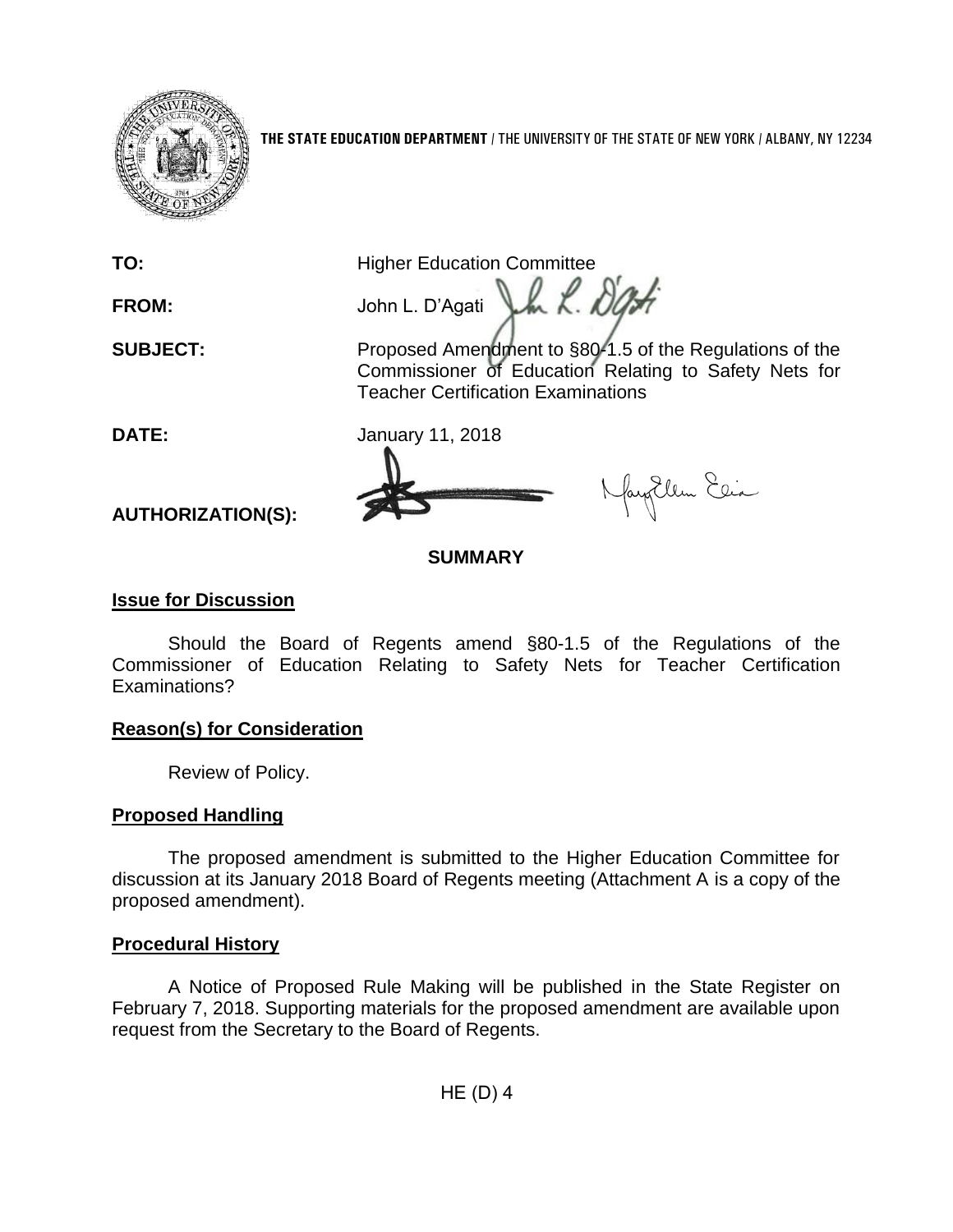#### **Background Information**

New and revised certification exams were released to the field in May 2014, including the edTPA, Educating All Students (EAS) exam, and revised Content Specialty Tests (CSTs). Safety Nets for all certification exams were originally approved by the Board of Regents and implemented in May 2015, and were set to expire on June 30, 2016. When using one or more Safety Nets, candidates were given an additional year, until June 30, 2017, to complete all additional certification requirements. In April 2016, the Board approved an extension of all Safety Nets until June 30, 2017, with an additional year, until June 30, 2018, to complete all other certification requirements.

Since April 2016, the Safety Net deadlines were extended again for the CSTs, the edTPA, and Part Two (mathematics) of the Multi-Subject grades 7-12 CST (MST 7- 12). In October 2016, the CST Safety Nets were amended to allow candidates a choice to take either the predecessor CST or the revised CST until June 30, 2019 for CSTs that became operational after October 2016. In March 2017, the edTPA and Part Two (mathematics) MST 7-12 Safety Nets were extended until June 30, 2018, and the EAS exam Safety Net was extended until such time that a revised EAS exam becomes operational. However, the requirement for candidates who use one or more Safety Nets to complete all other certification requirements until June 30, 2018 has not changed.

#### **Proposed Amendment**

At this time, the Commissioner's Regulations require candidates to complete all other certification requirements on or before June 30, 2018 to be eligible to use one of the safety nets for the teacher certification examinations. The Department is proposing to eliminate this requirement for candidates who use one or more safety nets. Candidates must continue to take advantage of safety nets before their applicable expiration date(s), as outlined in §80-1.5 of the Commissioner's Regulations; however, they do not have to complete all additional requirements for certification by June 30, 2018. Currently, the June 30, 2018 deadline would require candidates to complete the additional certification requirements prior to the expiration dates for the safety nets for the EAS and the CST. The proposed amendment provides candidates with flexibility to complete all additional certification requirements at their own pace while still being required to meet the expiration date for the safety nets.

In addition, the Department is proposing to extend the Safety Net for Part Two (mathematics) of the MST 7-12 until such time that the revised Part II mathematics portion of the exam becomes operational. This revised portion of the MST 7-12 is under development by a panel of experts formed by the Department from the P-12 and higher education communities, and is tentatively scheduled to be released operationally in fall 2018.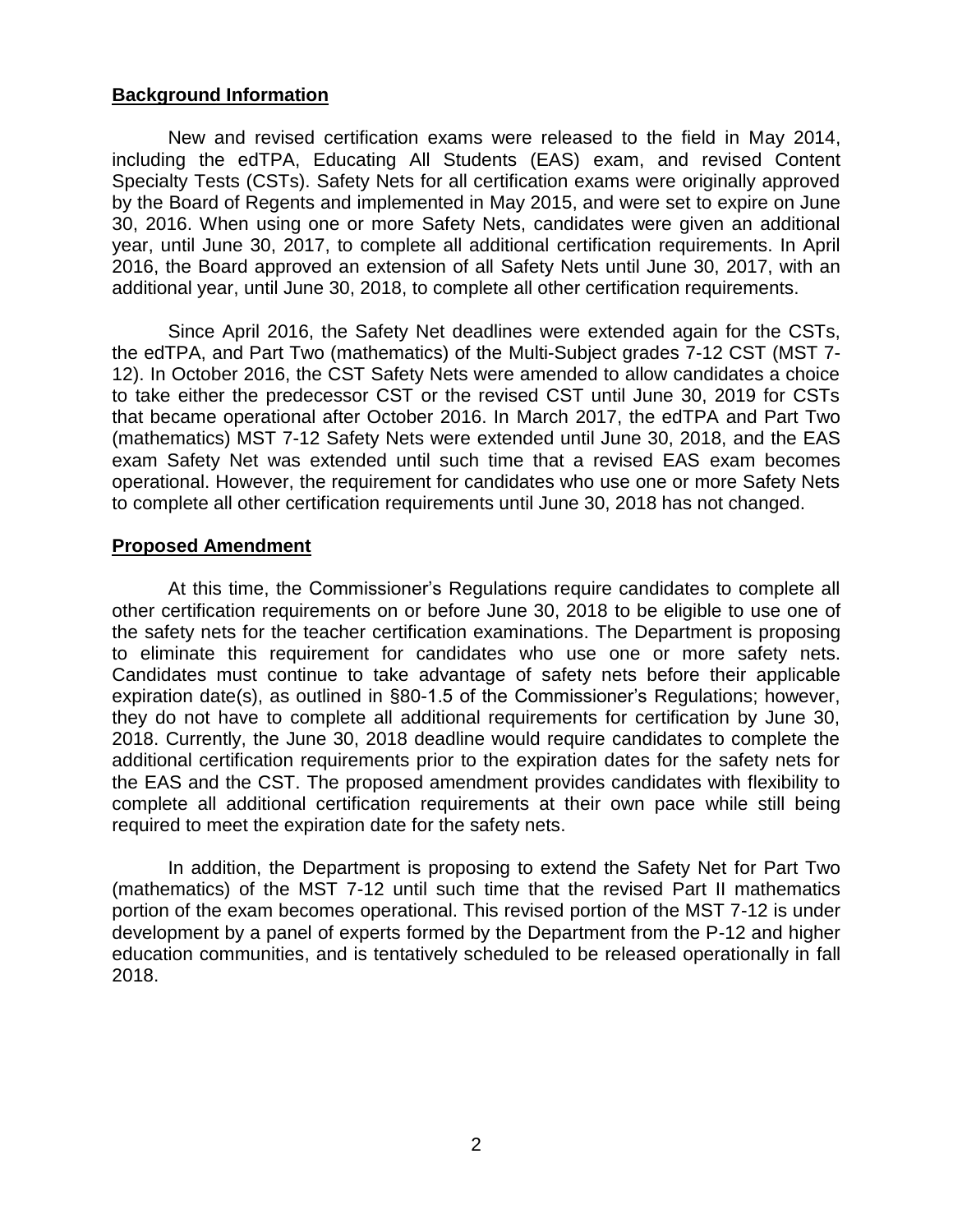#### **Related Regents Items**

[January 2016 Regents Item](http://www.regents.nysed.gov/common/regents/files/116hea3.pdf) http://www.regents.nysed.gov/common/regents/files/116hea3.pdf

[October 2016 Regents Item](http://www.regents.nysed.gov/common/regents/files/1016hea2.pdf)

http://www.regents.nysed.gov/common/regents/files/1016hea2.pdf

[March 2017 Regents Item](https://www.regents.nysed.gov/common/regents/files/317hea1revised.pdf)

https://www.regents.nysed.gov/common/regents/files/317hea1revised.pdf

[March 2017 Regents](https://www.regents.nysed.gov/common/regents/files/317hed1.pdf) ITem

https://www.regents.nysed.gov/common/regents/files/317hed1.pdf

#### **Timetable for Implementation**

Following the 60-day public comment period required under the State Administrative Procedure Act, it is anticipated that the proposed amendment will be adopted by the Board of Regents at its May 2018 meeting. If adopted at the May 2018 meeting, the proposed amendment will become effective as a permanent rule on May 23, 2018.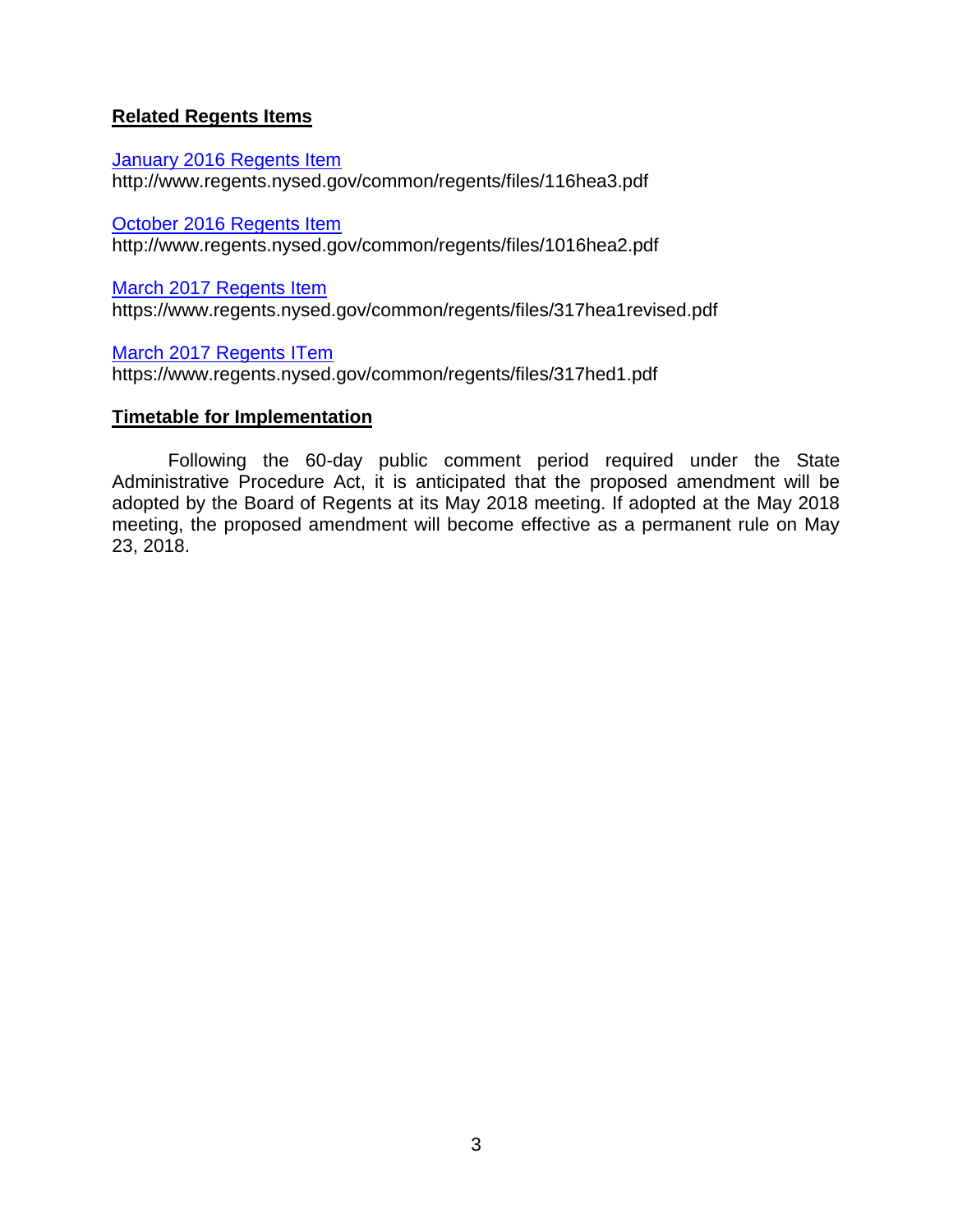#### AMENDMENT TO THE REGULATIONS OF THE COMMISSIONER OF EDUCATION

Pursuant to sections 207, 305, 3001, 3003, 3004 and 3009 of the Education Law.

1. Subdivision (c) of Section 80-1.5 of the Regulations of the Commissioner of Education shall be amended to read as follows:

(c) Except as otherwise prescribed in this subdivision, notwithstanding any applicable provisions of Subparts 80-1, 80-3, 80-4 and 80-5 of this Part or any other provision of rule or regulation to the contrary, a candidate who applies for and meets all the requirements for a certificate [on or before June 30, 2018], except that such candidate does not achieve a satisfactory level of performance on one or more of the new certification examinations the teacher performance assessment or the revised content specialty examination(s), as prescribed by the commissioner, that is/are required for the certificate title sought, may instead use one or more of the following safety net options, in lieu of taking, retaking one or more of such new and/or revised certification examinations:

 $(1)$ , , ,

 $(2)$  . . .

 $(i)$  . . .

 $(ii)$  . . .

 $(iii)$  . .

(iv) A candidate who takes and fails to achieve a satisfactory level of performance on part two of the new multi-subject: secondary teachers grade 7 - grade 12 content specialty test, if required for the certificate area sought and he/she received

4